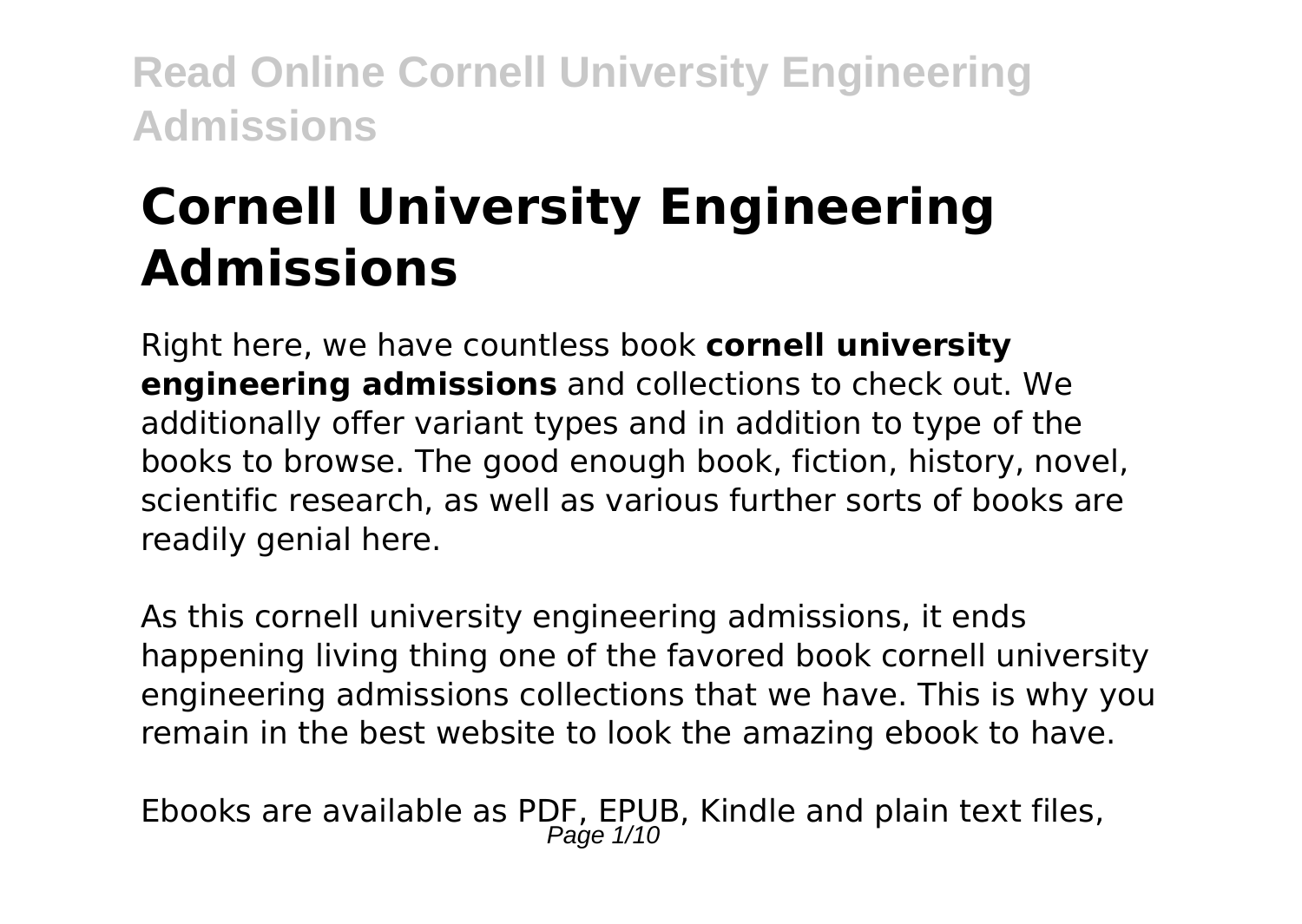though not all titles are available in all formats.

#### **Cornell University Engineering Admissions**

Cornell Engineering's unique graduate field system ensures a collaborative, interdisciplinary approach to your master of engineering degree, master of science degree, or doctorate. Explore Subtopics. Admissions for M.S. Students. Admissions for Ph.D. Students. Contact Engineering Graduate Admissions.

#### **Admissions | Cornell Engineering - Cornell University**

Cornell Engineering is the highest-rated engineering school in the Ivy League. We offer 14 undergraduate majors and 15 graduate majors Our engineers have been making the world a better place for more than 150 years.

#### **Cornell University - Cornell Engineering**

Cornell University is a private research university that provides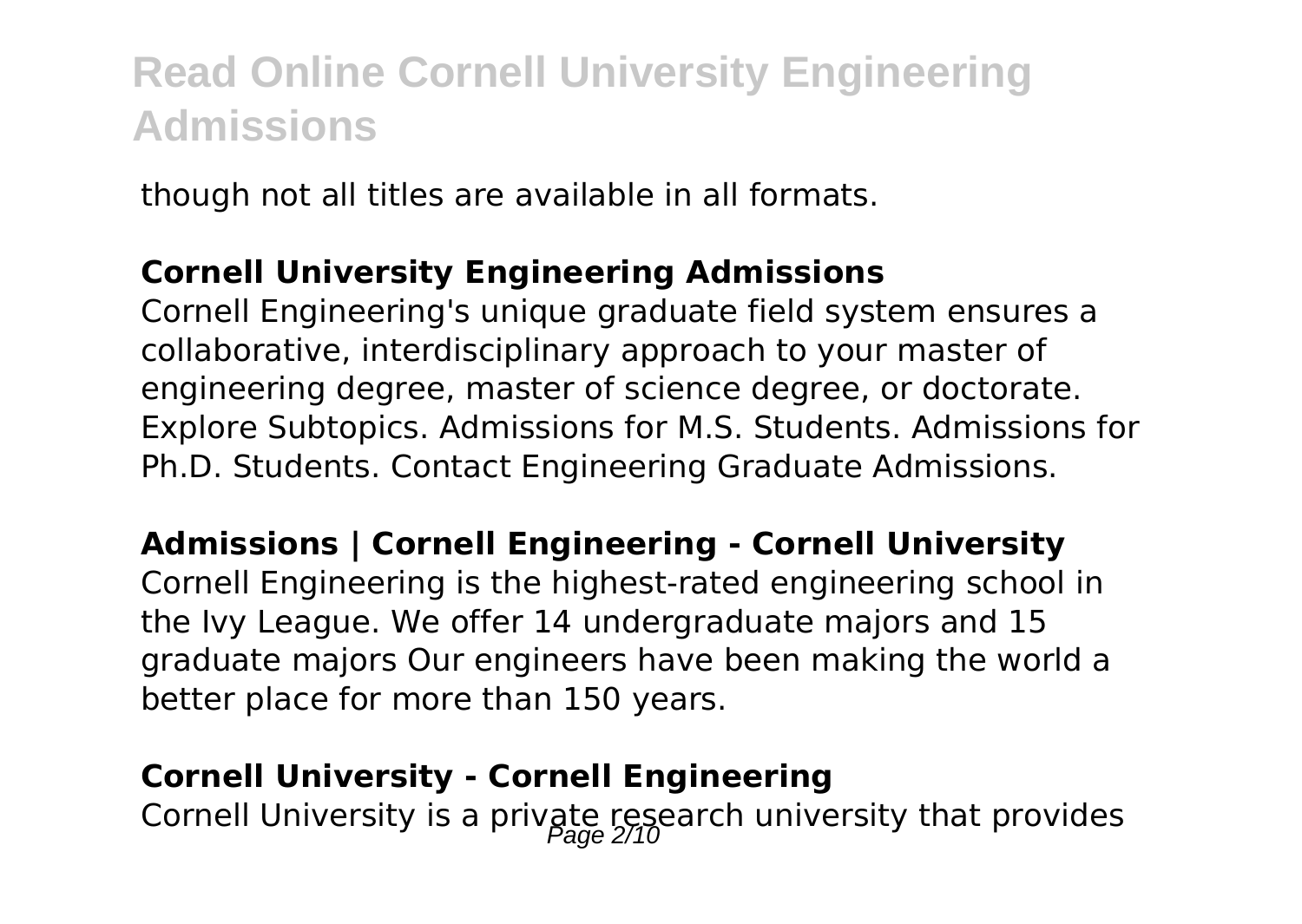an exceptional education for undergraduates and graduate and professional students. Cornell's colleges and schools encompass more than 100 fields of study, with locations in Ithaca, New York, New York City and Doha, Qatar.

#### **Admissions | Cornell University**

Basic Requirements. Before you get started, be sure that you have completed all of the basic educational requirements outlined in the Freshman Requirements . You will also need to decide to apply for early or regular decision. If Cornell is your first choice, consider applying under the early decision plan.

**Admissions Requirements | Undergraduate Admissions** You may still reach and engage admissions office staff, Monday through Friday, from 8:00 a.m. to 4:30 p.m. EDT, via email at admissions@cornell.edu and by phone at 607-255-5241. We also invite you to use MeetEzra, our searchable database of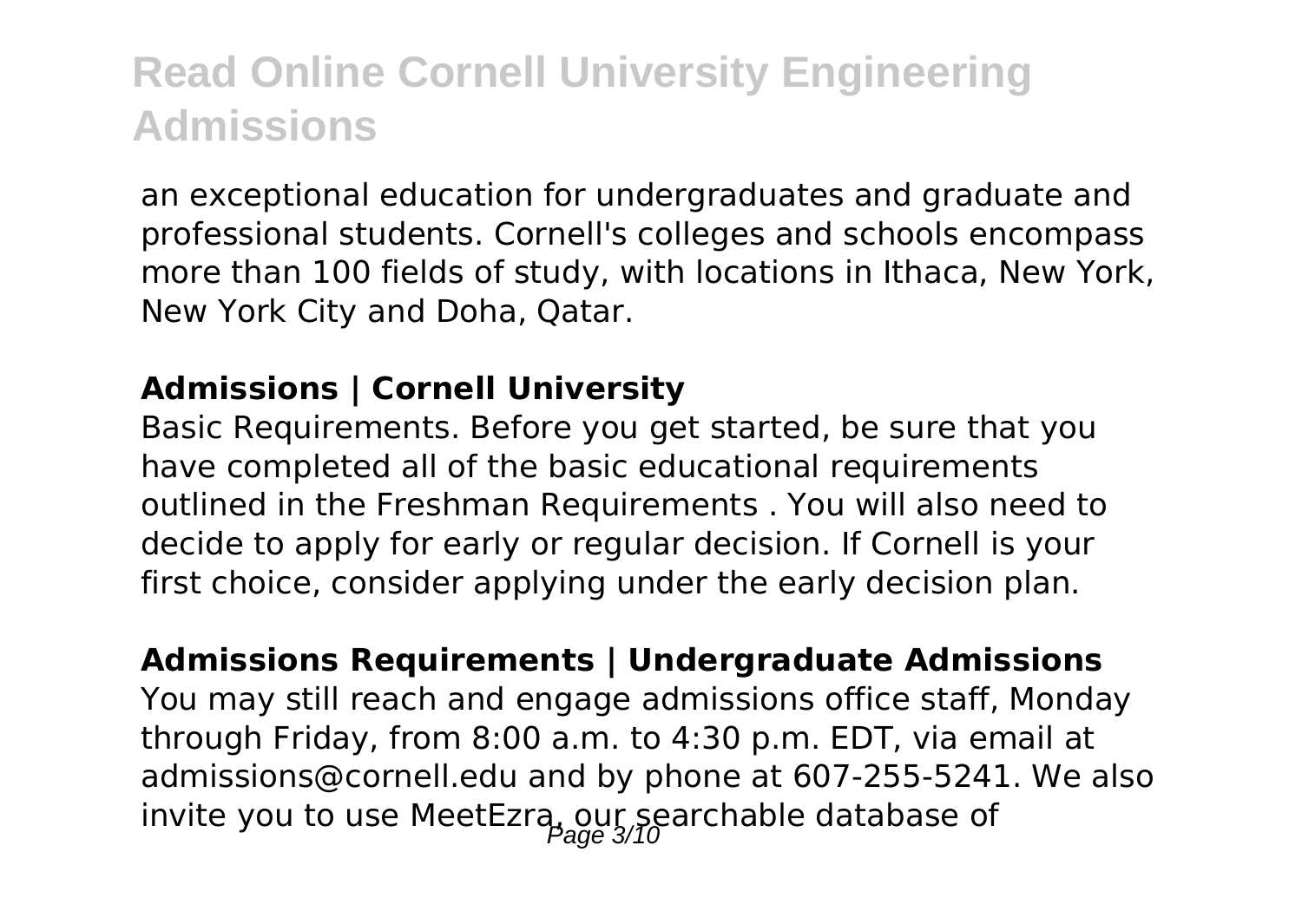frequently asked questions (and answers). quick links. Plan Your Visit.

#### **Undergraduate Admissions - Cornell University**

From your first questions about Cornell to the completion of your application, the Undergraduate Admissions Office can help you find the information you need. Website Feedback If you have a disability and are having trouble accessing information on this website or need materials in an alternate format, contact webaccessibility@cornell.edu for ...

**Cornell First-Year Writing Supplement - Cornell University** The Cornell University Undergraduate Admissions Office, located at 410 Thurston Avenue, is also currently closed to visitors for an unknown period of time. We will provide an update regarding when the office will reopen to visitors as soon as we can. We encourage you to stay connected with us.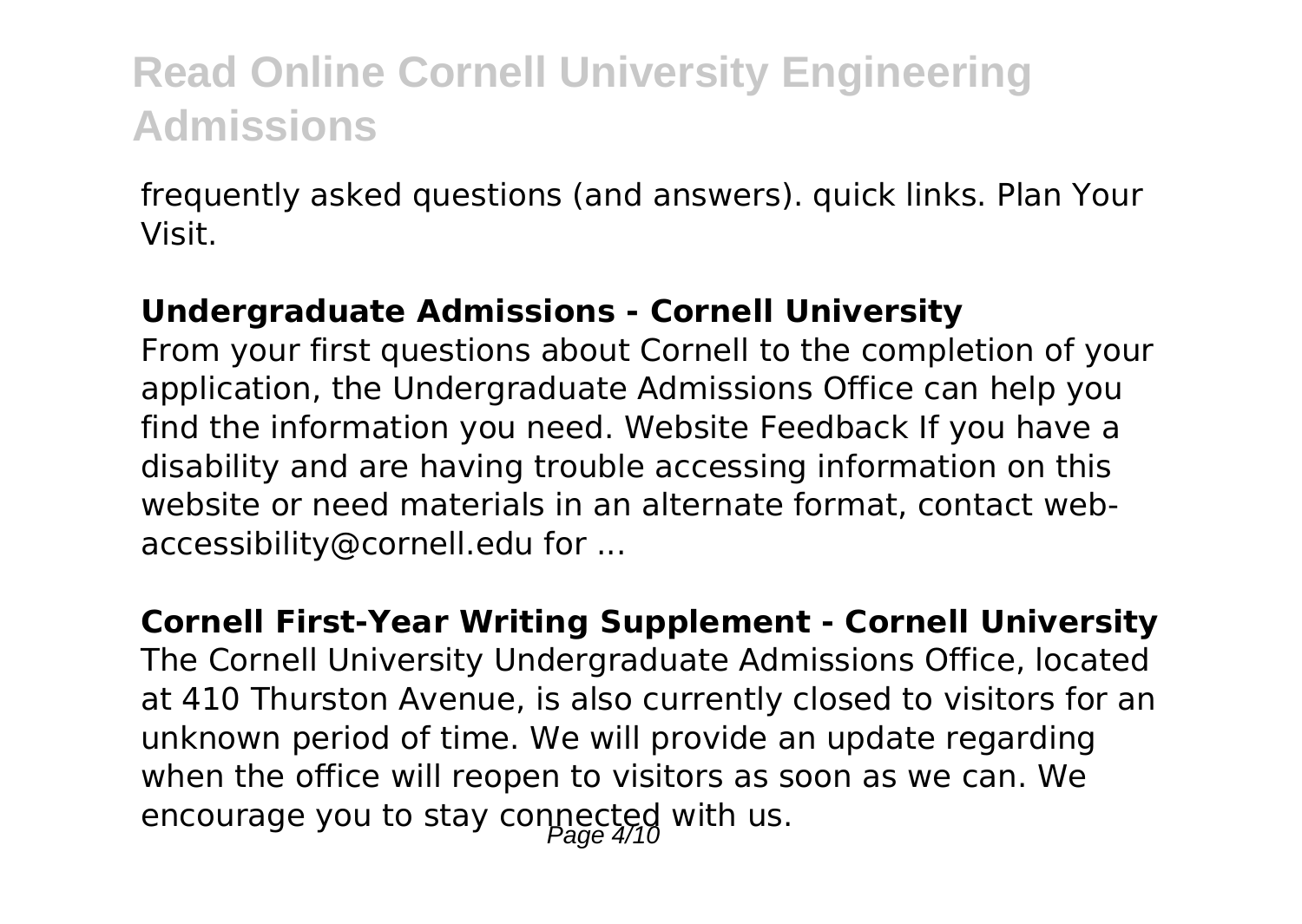#### **Visit | Undergraduate Admissions - Cornell University**

Spring Admissions is limited to Cornell undergraduates only. The deadline for applications to the Financial Engineering concentration has been extended to October 16, 2020. For all other concentrations, the deadline has been extended to September 30, 2020. PLEASE NOTE: Admission decisions for the fall semester are processed from December 15 through April 15, and will be sent via electronic mail as the decisions are made.

#### **Admissions | Operations Research and Information Engineering**

We do NOT offer admission any other time other than the fall. Students interested in pursuing a Ph.D. in Chemical and Biomolecular Engineering apply through the Cornell University Graduate School. Admission is then determined by faculty members in the applicant's chosen field. A completed online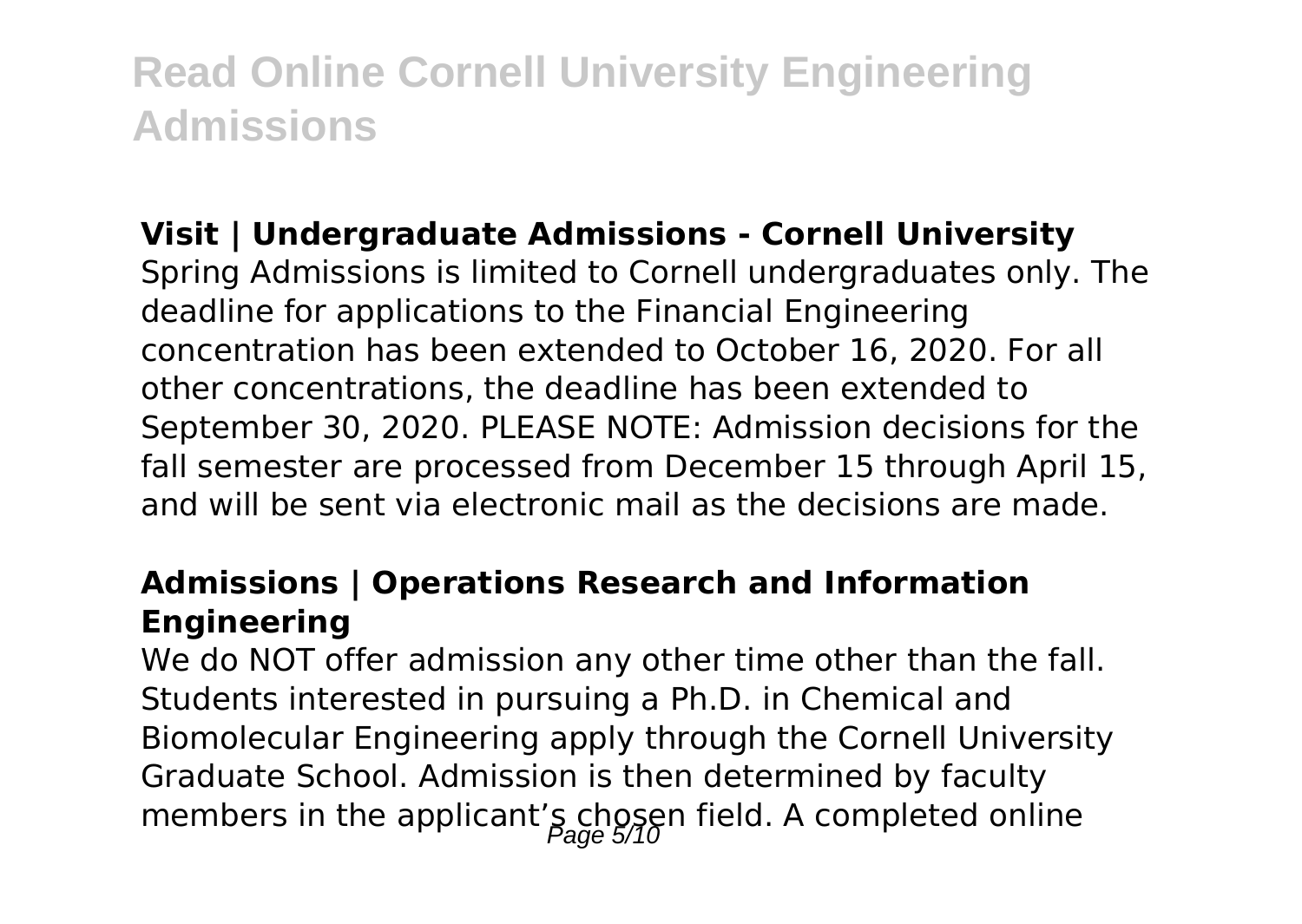application includes: Statement of purpose; Transcripts

#### **Ph.D. Admissions | Smith School of Chemical and ...**

Cornell Engineering Faculty. Cornell Engineering is home to 247 faculty members who come from incredibly diverse academic and personal backgrounds. All faculty in our college teach and advise undergraduate students as well as engage in research.

#### **Cornell Engineering - Cornell University**

Highlight your strengths: This is the time to showcase you and how you will contribute to the Cornell Engineering Management community. Share your passion for Cornell: We are excited to hear what gets you excited about Cornell and the MEM program.

#### **Admissions | Engineering Management**

Admissions. Admission to the Ph.D. program is highly competitive. Previously successfyl applicants generally present a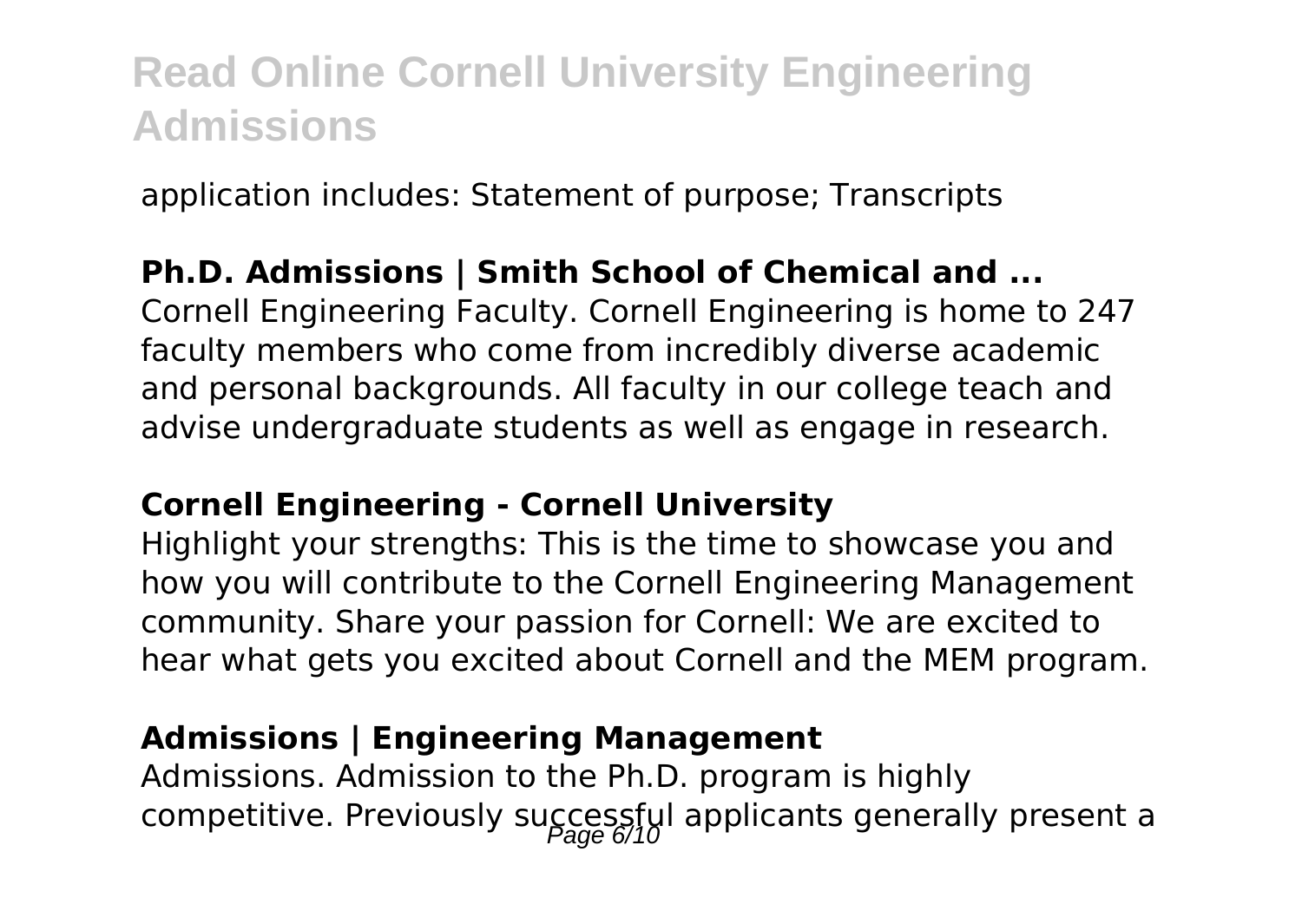grade point average above a 3.5 on a 4.0 scale, a quantitative GRE score above 160 (760) and a verbal GRE score above 153 (500). International students from non-English speaking countries are required by the Graduate School to achieve minimum scores on each of the subsections of the TOEFL exam (see below).

#### **Admissions | Sibley School of Mechanical and Aerospace**

**...**

Financial engineering is a process that utilizes existing financial instruments to create a new and enhanced product of some type. Just about any combination of financial instruments and products can be used in financial engineering.

#### **Financial Engineering | Operations Research and ...**

Financial Applications Module includes courses from the Johnson Graduate School of Management and Cornell Financial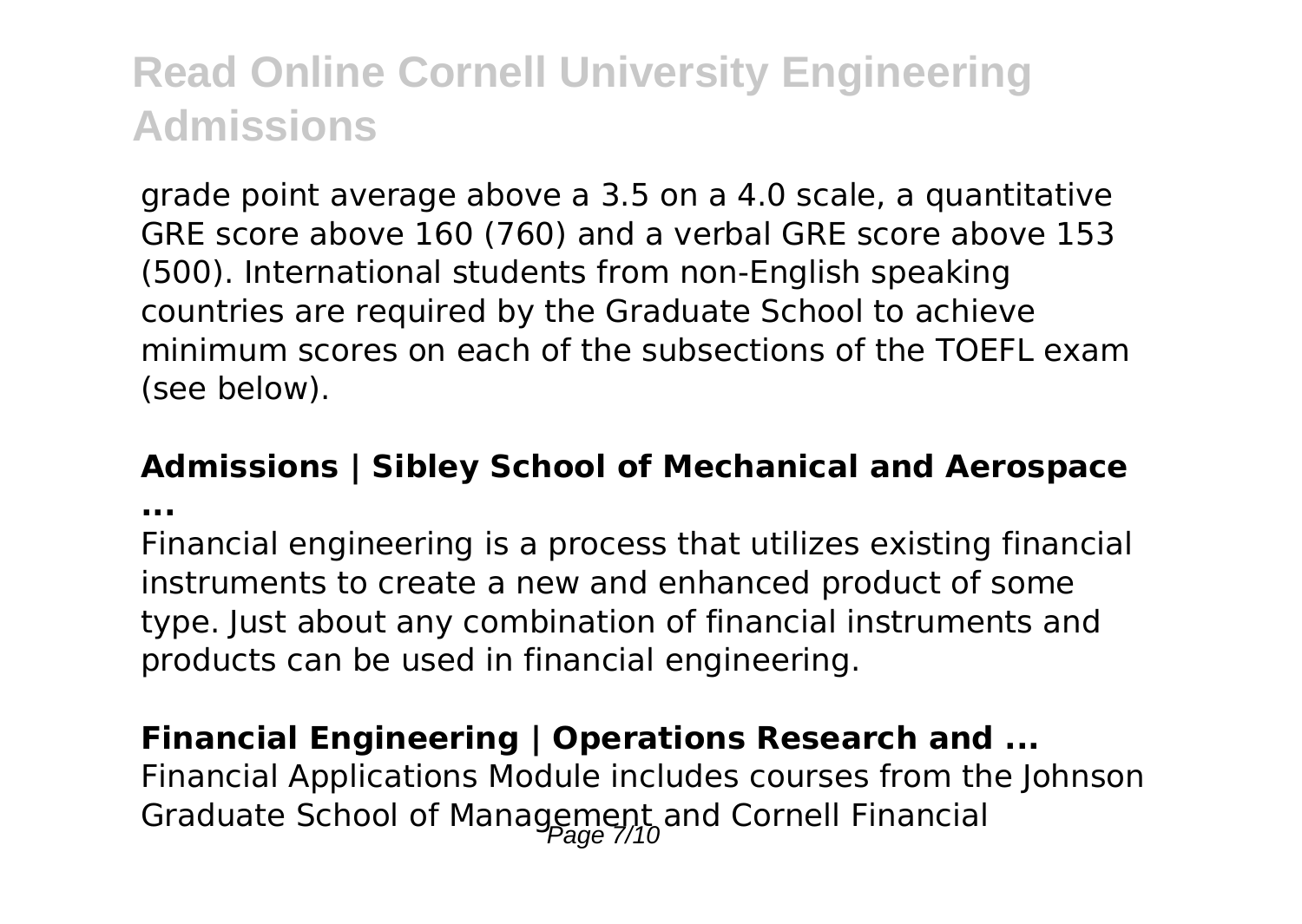Engineering Manhattan (CFEM). CFEM, established in 2007 as a satellite New York City campus for Cornell MFEs, serves to connect our students with alumni and other practitioners working in the field of quantitative finance.

### **Financial Engineering Concentration and Cornell Financial**

**...**

The College of Engineering, of which we are a part, sets a minimum grade point average of 2.7 for admission. In recent years, demand in ORIE has effectively raised this level above 3.0. However admission is based on the entire application, not on a fixed grade point cutoff. An effort is made to interpret grades from schools other than Cornell on a comparable basis to Cornell undergraduate grades.

### **M.Eng. Admission FAQ | Operations Research and Information ...** Page 8/10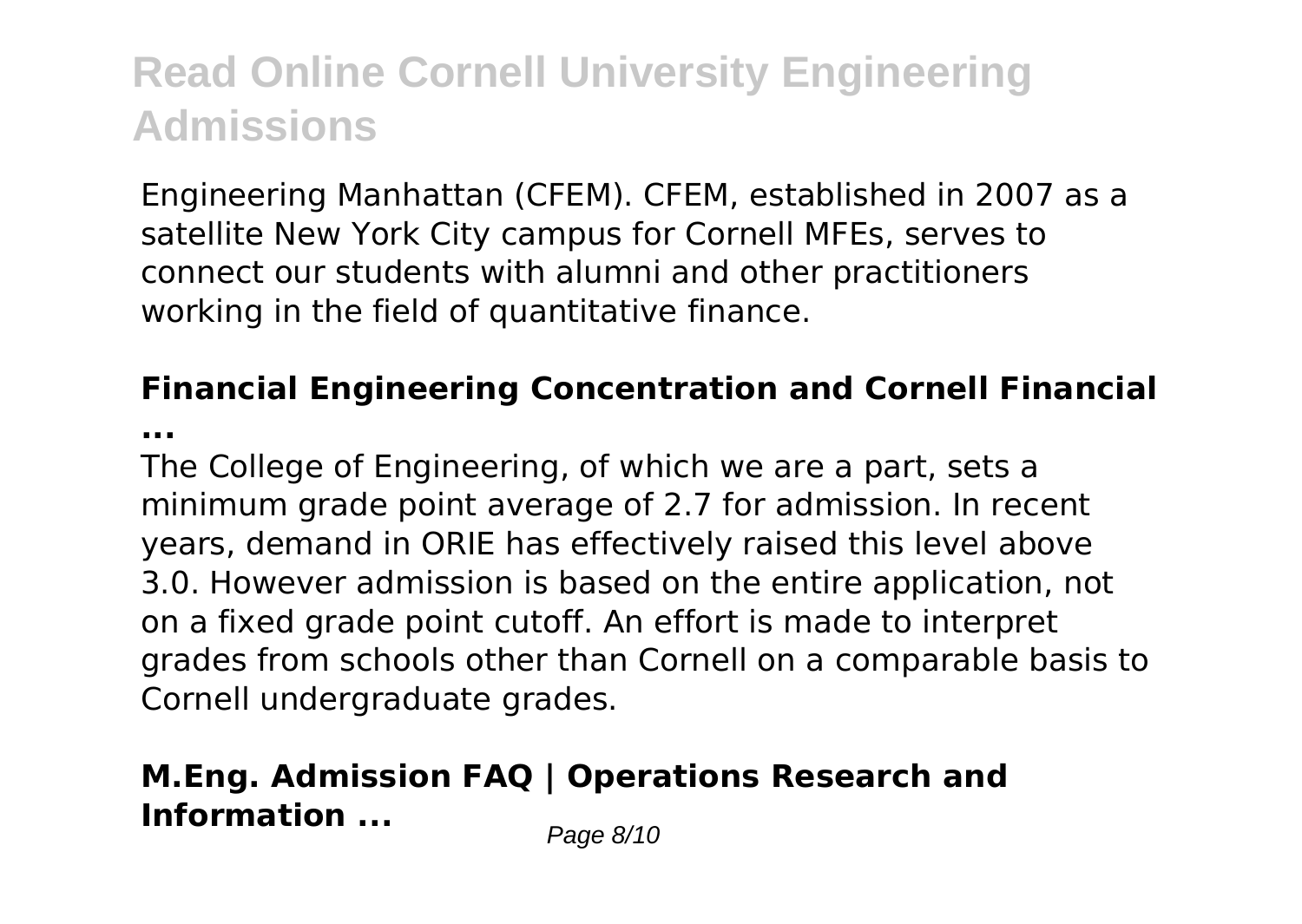Featured Efe Gencer's Doctoral Dissertation is the Most Downloaded Cornell Dissertation in the Past Eight Years. Adem Efe Gencer (Ph.D. '17), who wrote his dissertation "On Scalability of Blockchain Technologies" under the direction of Emin Gün Sirer and Robbert van Renesse, has learned that his work is the most downloaded Cornell dissertation in the past eight years.

#### **Cornell University - Home | Department of Computer Science**

Varun Ramadurai is a MBA candidate at Cornell's Johnson Graduate School of Management, where he serves as one of Johnson's Student Council Co-Presidents and an admissions ambassador. Prior to Johnson, Varun graduated from Davidson College with degrees in History and Spanish, and subsequently worked at HubSpot as a Technical Consultant in ...